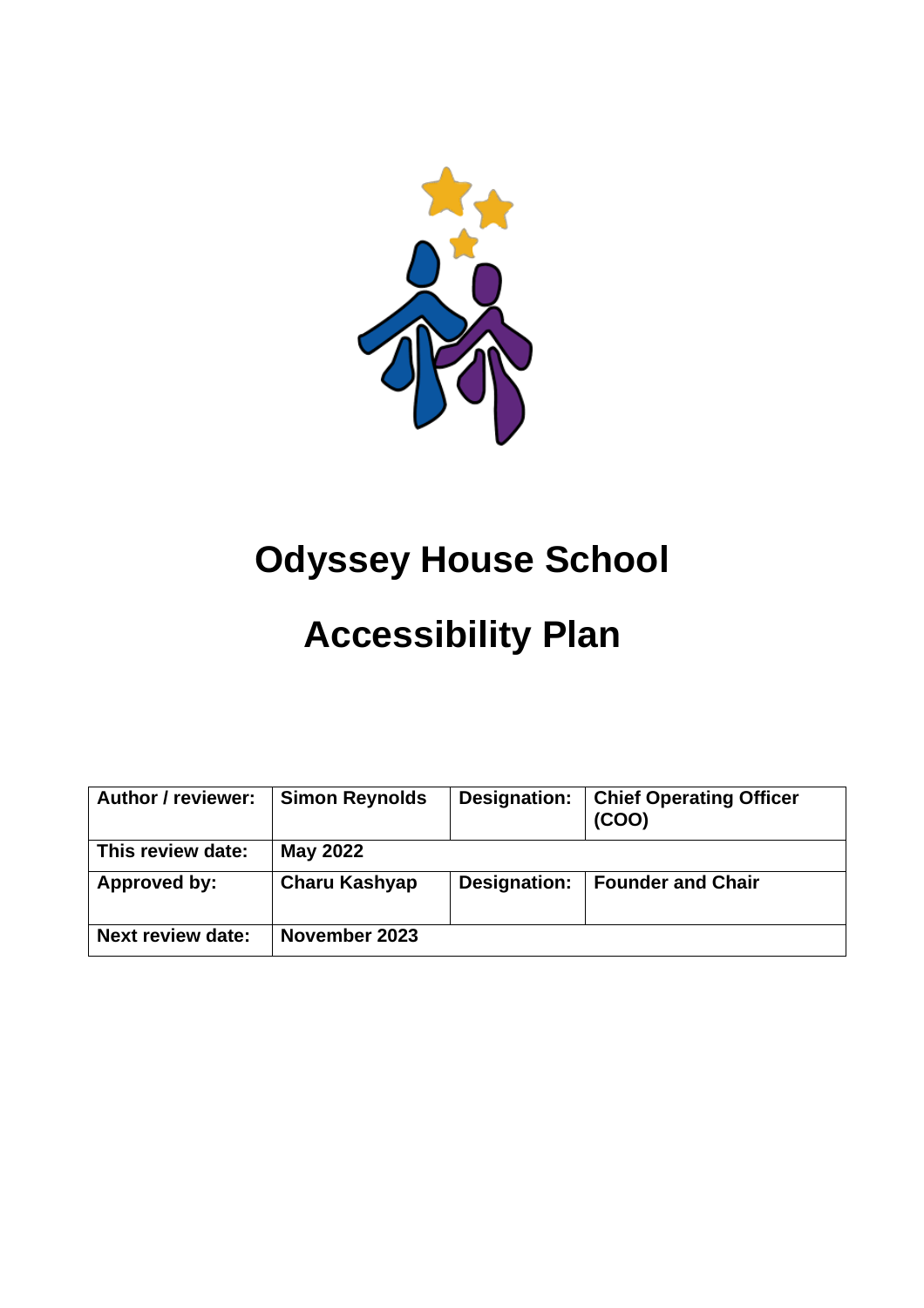### **Contents**

#### <span id="page-1-0"></span>**1. Aims**

Odyssey are required under the Equality Act 2010 to have an accessibility plan. The purpose of the plan is to:

- Increase the extent to which disabled pupils can participate in the curriculum
- Improve the physical environment of the school to enable disabled pupils to take better advantage of education, benefits, facilities and services provided
- Improve the availability of accessible information to disabled pupils

Odyssey House School aims to treat all its pupils fairly and with respect. This involves providing access and opportunities for all pupils without discrimination of any kind.

The plan will be made available online on the school website, and paper copies are available upon request.

Odyssey House School is also committed to ensuring staff are trained in equality issues with reference to the Equality Act 2010, including understanding disability issues.

The school will support any available partnerships to develop and implement the plan.

If you have any concerns relating to accessibility in school, please refer to the Complaints Procedure as this sets out the process for raising these concerns.

### <span id="page-1-1"></span>**2. Legislation and guidance**

This document meets the requirements of [schedule 10 of the Equality Act 2010](http://www.legislation.gov.uk/ukpga/2010/15/schedule/10) and the Department for Education (DfE) [guidance for schools on the Equality Act 2010.](https://www.gov.uk/government/publications/equality-act-2010-advice-for-schools)

The Equality Act 2010 defines an individual as disabled if he or she has a physical or mental impairment that has a 'substantial' and 'long-term' adverse effect on his or her ability to undertake normal day to day activities.

Under the [Special Educational Needs and Disability \(SEND\) Code of Practice,](https://www.gov.uk/government/publications/send-code-of-practice-0-to-25) 'long-term' is defined as 'a year or more' and 'substantial' is defined as 'more than minor or trivial'. The definition includes sensory impairments such as those affecting sight or hearing, and long-term health conditions such as asthma, diabetes, epilepsy and cancer.

Schools are required to make 'reasonable adjustments' for pupils with disabilities under the Equality Act 2010, to alleviate any substantial disadvantage that a disabled pupil faces in comparison with non-disabled pupils. This can include, for example, the provision of an auxiliary aid or adjustments to premises.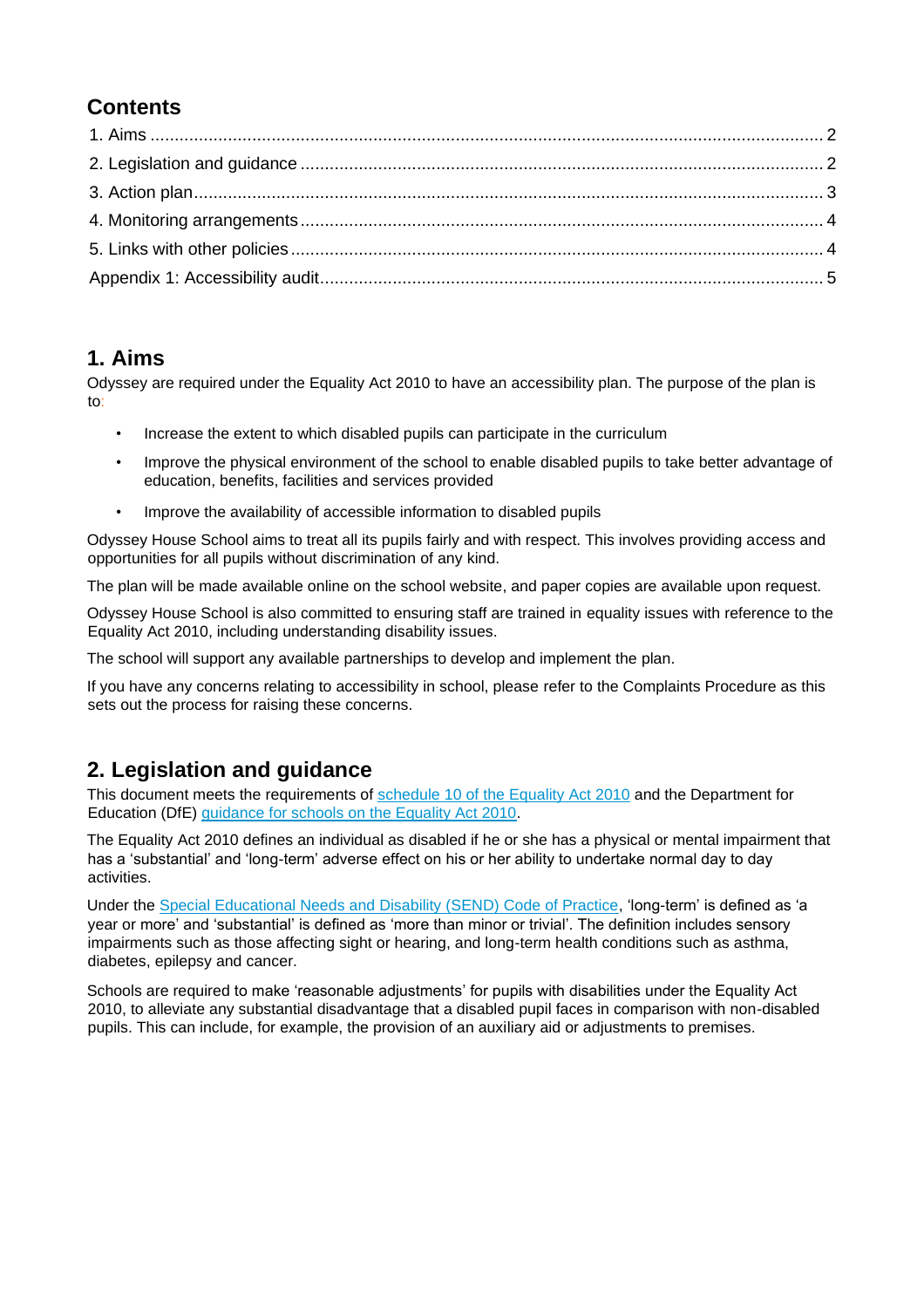## **3. Action plan**

This action plan sets out the aims of our accessibility plan in accordance with the Equality Act 2010.

<span id="page-2-0"></span>

| Aim                                                                     | <b>Current good practice</b><br>Include established practice and<br>practice under development                                                                                                                                               | <b>Objectives</b><br>State short, medium and<br>long-term objectives                                                                                                                                                                                                                                                                   | <b>Actions to be</b><br>taken                                                                                                                                                                                                                                                                                     | <b>Person</b><br>responsible                                                                 | Date to<br>complete<br>actions<br>by                                                                                      | Success criteria                                                                                                                                                                                                                                                                                                                                                                                                   |
|-------------------------------------------------------------------------|----------------------------------------------------------------------------------------------------------------------------------------------------------------------------------------------------------------------------------------------|----------------------------------------------------------------------------------------------------------------------------------------------------------------------------------------------------------------------------------------------------------------------------------------------------------------------------------------|-------------------------------------------------------------------------------------------------------------------------------------------------------------------------------------------------------------------------------------------------------------------------------------------------------------------|----------------------------------------------------------------------------------------------|---------------------------------------------------------------------------------------------------------------------------|--------------------------------------------------------------------------------------------------------------------------------------------------------------------------------------------------------------------------------------------------------------------------------------------------------------------------------------------------------------------------------------------------------------------|
| Increase access<br>to the curriculum<br>for pupils with a<br>disability | Our school offers a differentiated<br>curriculum for all pupils.<br>Curriculum resources will include<br>examples of people with<br>disabilities.<br>Curriculum progress is tracked for<br>all pupils, including those with a<br>disability. | Short term to ensure<br>that all lessons are<br>differentiated to suit the<br>needs of the pupils in<br>the class.<br>Long term objective to<br>include famous people<br>with disabilities<br>Short term to track the<br>progress of all progress<br>including those with<br>disabilities. New tracking<br>methods to be<br>developed. | Teaching and learning to<br>be monitored on a<br>regular basis<br>Ensure this is included<br>within the planning<br>arrangements<br>Relevant and specialist<br>assessments are now in<br>place. Systems need to<br>be put in place to start<br>embedding the<br>assessment and<br>progress tracking<br>procedures | Head of<br>Education<br>Subject<br>leaders &<br>Head of<br>Education<br>Head of<br>Education | Ongoing<br>with regular<br>monitoring<br>To be<br>reviewed<br>September<br>2022<br>To be<br>reviewed<br>September<br>2022 | That every child can<br>access the curriculum<br>at their personal level.<br>Pupils learn about the<br>achievements and<br>progress that people<br>with disabilities to<br>inspire them and<br>promote self-belief.<br>That all children,<br>including those with<br>disabilities are tracked<br>by the assessment<br>system in all core<br>subjects and for any<br>additional needs that<br>they require support. |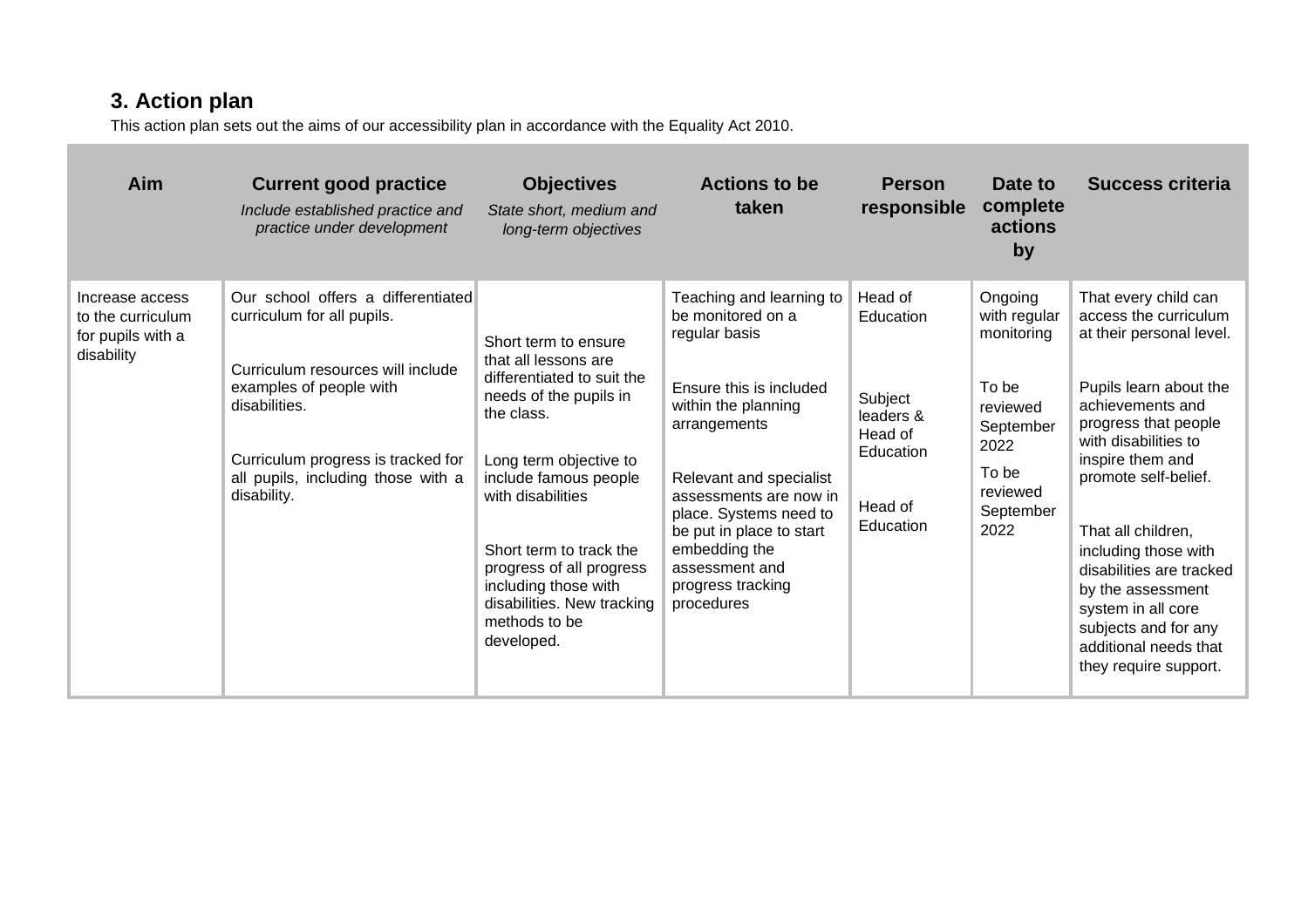| Improve the delivery<br>of information to<br>pupils with a<br>disability | Our school will use a range of<br>communication methods to ensure<br>information is accessible. This<br>may include:       | Short term: internal<br>signage and pictorial or<br>symbolic<br>representations.                                                                     | Put up signage and<br>pictorial or symbolic<br>representations. | Head of<br>Inclusion &<br>Assessment /<br>Head of<br>Education | On-going to<br>meet the<br>needs of the<br>pupils | All<br>children<br>with<br>disabilities may access<br>information. |
|--------------------------------------------------------------------------|----------------------------------------------------------------------------------------------------------------------------|------------------------------------------------------------------------------------------------------------------------------------------------------|-----------------------------------------------------------------|----------------------------------------------------------------|---------------------------------------------------|--------------------------------------------------------------------|
|                                                                          | Internal signage<br>Large print resources<br><b>Braille</b><br>Induction loops<br>Pictorial or symbolic<br>representations | Long term as required:<br>large print resources,<br>braille, induction loops<br>(only required if pupils<br>have specific<br>requirements for these) |                                                                 |                                                                |                                                   |                                                                    |

#### **4. Monitoring arrangements**

This document will be reviewed every 3 years but may be reviewed and updated more frequently if necessary.

It will be approved by the Senior Leadership Team.

#### **5. Links with other policies**

This accessibility plan is linked to the following policies and documents:

- Risk assessment policy
- Health and safety policy
- Special educational needs policy
- Supporting pupils with medical conditions policy
- Curriculum Policy
- <span id="page-3-1"></span><span id="page-3-0"></span>• SEN Policy